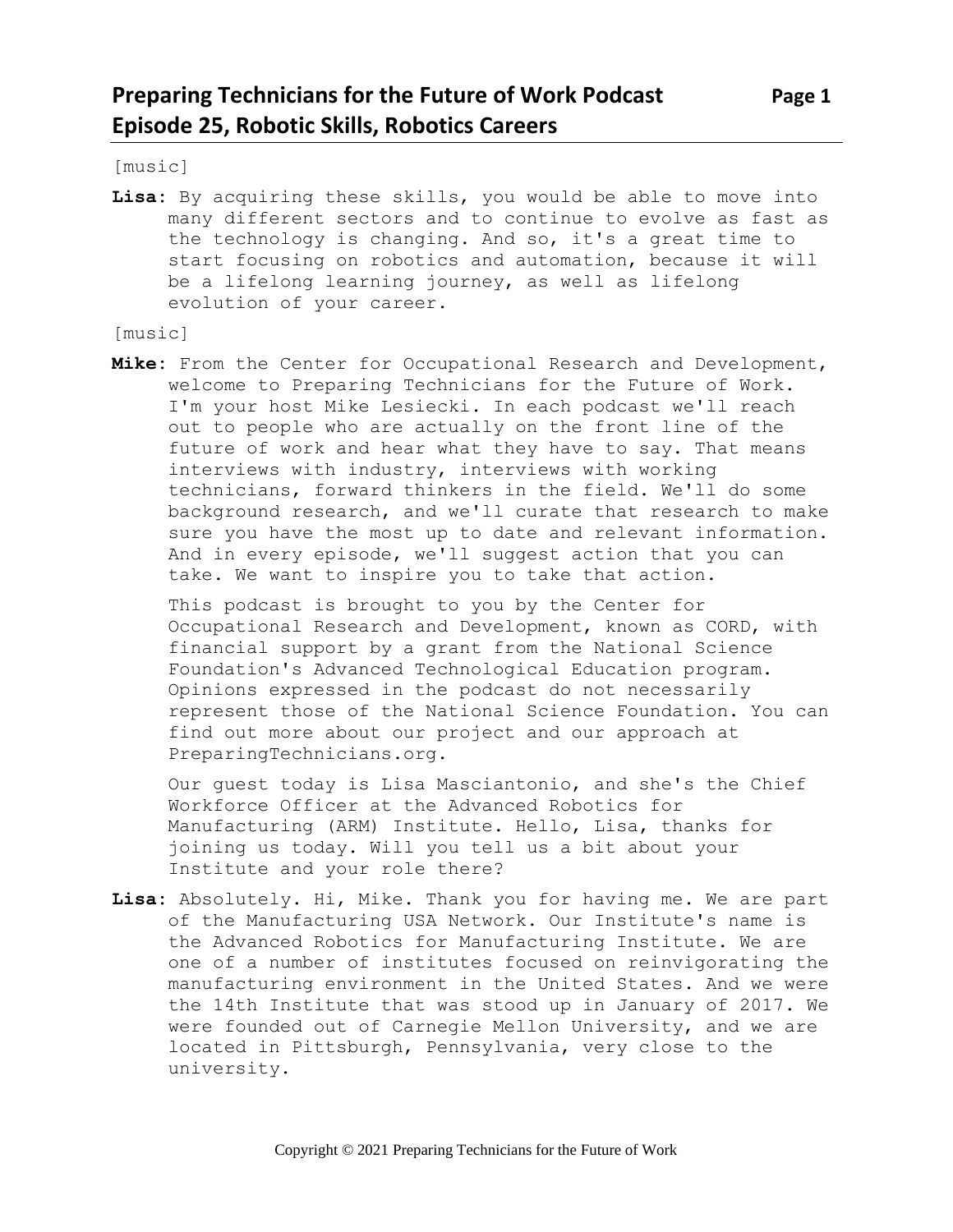### **Preparing Technicians for the Future of Work Podcast Page 2 Episode 25, Robotic Skills, Robotics Careers**

Our mission is to focus on the robotics and automation processes in manufacturing. All of the institutes have different charters and different initiatives focused on key elements of emerging manufacturing capabilities that will help to strengthen the United States in the global market. Ours happens to be with robotics and automation. So, as you can imagine, we are pervasive across all of the other Institutes and the work that they're doing. My role as Chief Workforce Officer is something that we're really happy being one of the later Institute's, because they learned very quickly that, as fast as the technologies are changing, and manufacturing, you need to ensure and put as much emphasis that the workforce is keeping pace with those technological changes. And so, my role is to focus on elevating the way that people learn, the training programs, and the key workforce across the manufacturing sectors.

- **Mike:** Well, you know, everything you just said, Lisa is totally aligned with our focus on preparing technicians for the future of the emerging technologies. As you look at the workforce out there, you're really tuned into these sorts of things. What gaps do you see in now this emerging technical workforce? And how do you know what those gaps are, those "skill gaps," Lisa?
- **Lisa:** So Mike, as I stated earlier, the technological changes, as they're related to robotics and manufacturing, are moving very, very quickly. Robotics and automation technologies are changing on a day-to-day basis. And part of the problem in advanced manufacturing is, as the manufacturers become more reliant on the robotics and automation, the workforce's skills have not kept on pace. This creates a huge skills gap.

By a skills gap what I mean is that there's a mismatch. The skills that an employer needs are different from their employees' skills that they actually possess.

There's a study that we reference from the Manufacturing Institute showing that the current estimate of new jobs in manufacturing is nearly 500,000 unfilled manufacturing jobs. And there's an estimate: by 2025, that there will actually be over 3 million unfilled manufacturing jobs. We find those gaps across the entire spectrum of advanced manufacturing positions: anything from assembly, things in the warehouse, mechanical, electronic, the CNC machinist, the engineers, or the entry level production. And all of the material handlers.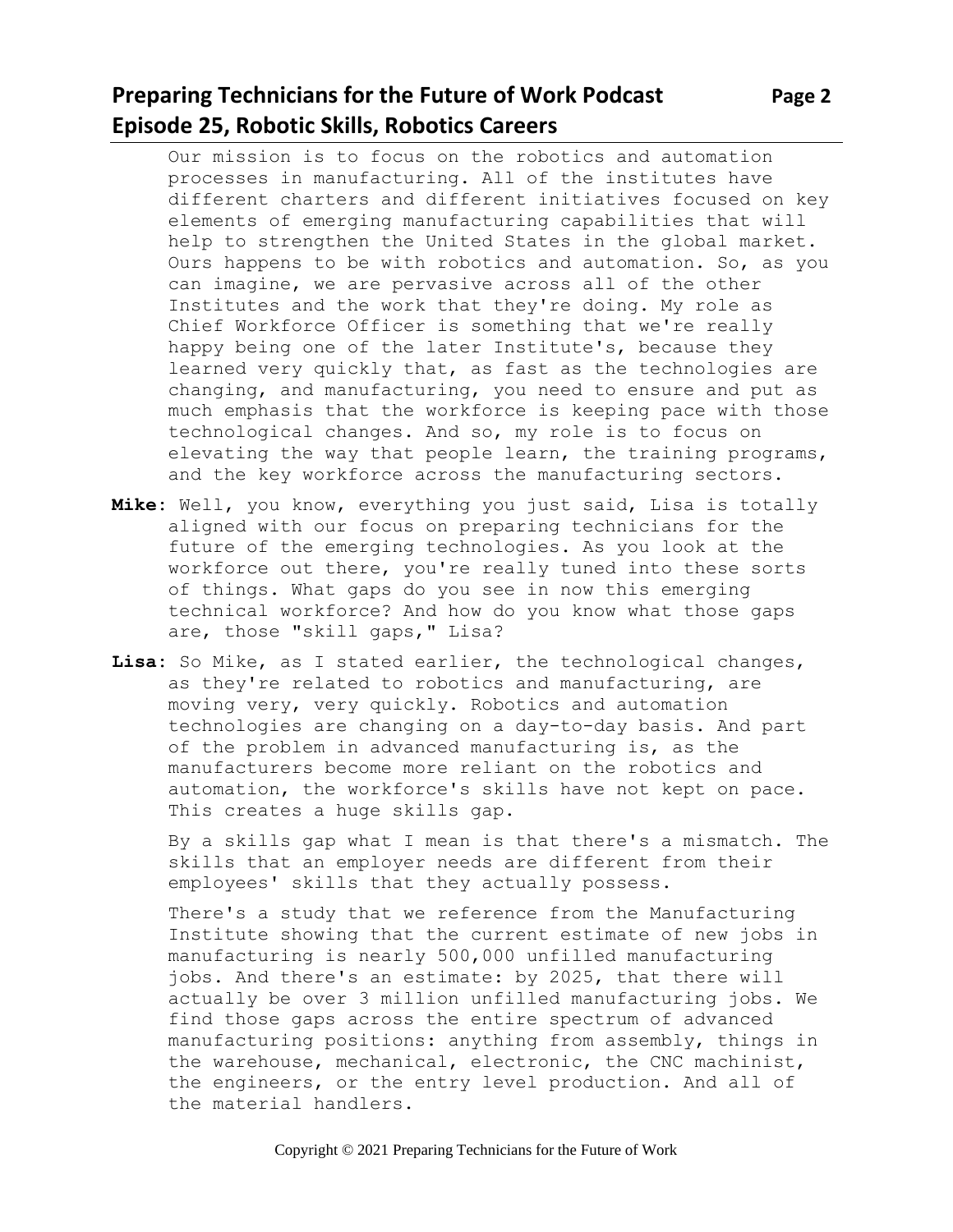# **Preparing Technicians for the Future of Work Podcast** Page 3 **Episode 25, Robotic Skills, Robotics Careers**

At the ARM Institute, we've made a conscious effort over the last couple of years to really focus on where those large gaps are. And it seems to be at the robotic technician level. That's based on our research across our ecosystem, where they're showing that greatest gap at the robotic technician level.

You asked, "How do we know?" We've got nearly 300 member organizations who we use to help with our needs analysis and our gap analysis to inform our understanding and inform our roadmaps. We also use a lot of nationwide surveys. We do one-on-one interviews; many, many workshops; solution summits——to help guide all of our efforts. We also rely very heavily on research and statistics from the Department of Labor, Department of Education, and then certain studies from entities like Burning Glass, the RAND Corporation, the MIT Workforce of the Future study, as well as studies from Deloitte and McKinsey. So, we're very confident with the approach that we're taking based on the influencers that I just described.

- **Mike:** Well, that's a tremendous wealth of information that you're bringing to this, Lisa. And I know the Institute, under your directorship, has created this new resource. I was just looking at it. It's called roboticscareer.org. Is it "career" or "careers," Lisa?
- **Lisa:** roboticscareer.org
- **Mike:** Right. Okay. I'll make sure we link that in the Show Notes, too. It's a tremendous resource. I know it was just released this month and in there, there are three types of career pathways that are highlighted. You just mentioned technicians. So, it's Technicians, Specialists, and Integrators. What distinguishes those three things? And while you're at it, tell us a little bit more about that really cool resource that you have.
- **Lisa:** Oh, thanks, Mike, for asking. Yes. So, when we started to focus on where those skills gaps were, a lot of the employers were describing a situation that they've only got one job description for a robotic technician. And those positions are actually becoming a lot more specialized than the employers are able to keep up with. So, we've created, with our experts across our ecosystem, a competency framework, focused on the Industry 4.0 robotic career pathways, where you look at the competencies at the robotic technician level. Those are the fundamental skills. Things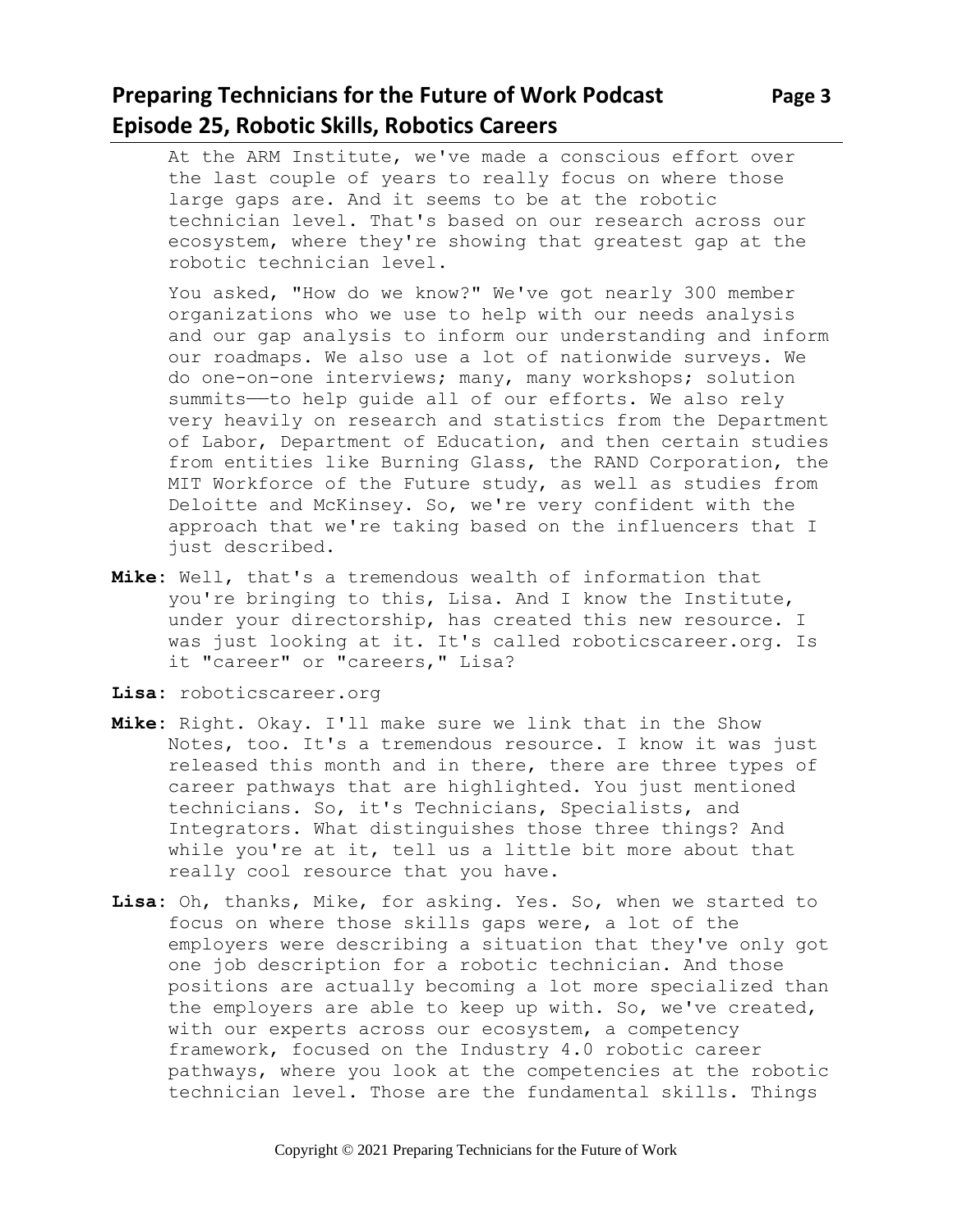like mechanical systems, maintenance and troubleshooting, electronics and controls, electrical systems, safety, robot programming, fluid power, PLC. Those are those competencies that somebody coming into the manufacturing floor would be experiencing at that foundation (early) level.

As they become more experienced, and they get more on-thejob training, they would become more specialized. They'd move into an advanced Industry 4.0 specialist role. Things that would be focused maybe on safety and risk assessments. Or the specific project management. Vision sensors. Those kinds of competencies that a few years and some experience on the job would help people to become more specialized.

Then a big gap in the manufacturing workforce is at the Robotic Integrator level. Most of the robotic integrator mindset, people think of hiring an integrator to come and install a new robot. But what we're learning that the manufacturers themselves are actually in need of very experienced people to focus on the internal workings of using that automated equipment or that robot. And they would be focused on really key, more applied technologies like augmented reality or virtual reality, simulations, offline programming——making sure that the systems are interoperable across the manufacturing floor. This is where you would focus on the system's process design, and the simulation and modeling capabilities.

Mixed with that competency framework, we also have a key mapping to all of those essential soft skills to make sure that the individual, as they move through these career pathways that make sense for them and their employer, they're focusing on those soft skills that would show if they've got technology aptitude. Or conflict resolution skills. Leadership skills. So that they and their employers can make the right decision for how they move up. Over time, we see that these workers are then able to move into what formerly we would have called like a journeyman position, that they would be gaining mastery of not just one skill, but a number of different skills. Our competency framework is not prescriptive. We intentionally built it with building blocks. So that people in the new robotics career pathways could focus on their innate skills and what their employers need and move along in a sensible way.

Through the roboticscareer.org site, what we've done is we've worked with a number of programs——we've got over 10,000 training programs represented across the country——so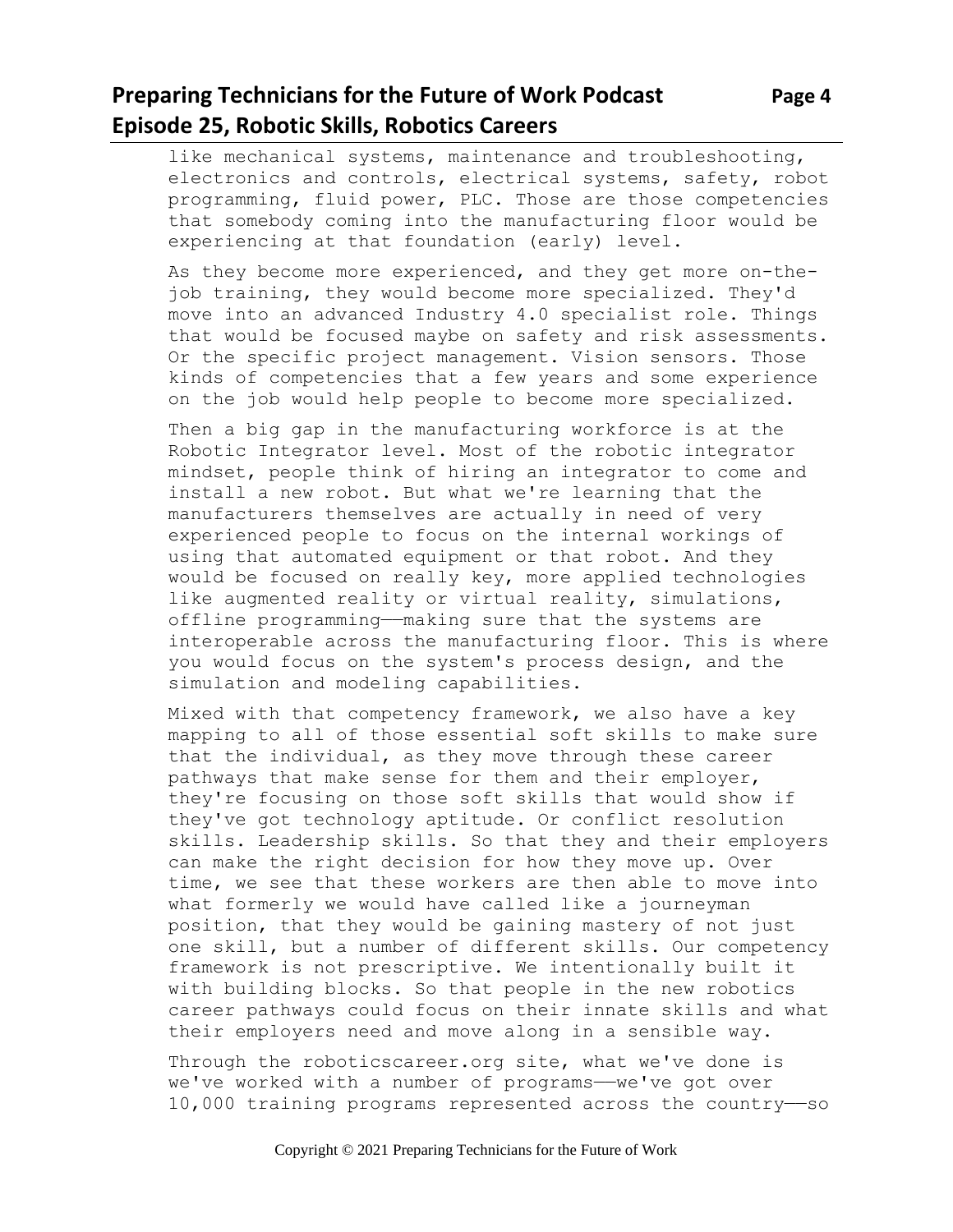# **Preparing Technicians for the Future of Work Podcast Page 5 Episode 25, Robotic Skills, Robotics Careers**

that people can figure out which of the skills and the competencies they want to home in on. This site will help them to be able to find what that next move should be for them, and where they can find that training to enhance the competencies that I just described.

- **Mike:** As I look at that site, Lisa, with all of its aspects and resources, one of the things struck me. And it says, "How can my organization become endorsed as a national robotics program by the Institute?" A lot of our listeners are at community colleges. They have robotics training programs. Could they achieve this endorsement? How does it work?
- **Lisa:** Absolutely. So, the endorsement program is a way for us to highlight and show what best practices are out there in these training programs. And so, on the roboticscareer.org platform, an organization can go in and fill out the application. It's very robust. There is a very thorough set of metrics that we would be looking at before we would offer the endorsement.

After the organization fills out the application, whether they're invited to move forward in the assessment or not, they receive a "Strengths and Opportunity Report" based on the initial feedback that they give to us. And how we would recommend that they make improvements. And, if they meet certain thresholds for major findings and minor findings, we would recommend a several-hour audit where we would be looking at key elements to show that they've got best practices in their various training domains, let's say.

If they pass that—we now obviously are doing it as a virtual audit because of the pandemic--if they pass the threshold, they would receive a specific ARM Endorsement badge for them to use in their marketing collateral. They also, through the roboticscareer.org platform would have a specific designation, where they would come to the top of the search list and we would be able to show the audience those capabilities that that training program brings to bear.

- **Mike:** Lisa, this certification that you're talking about, this endorsement seems that it could really be of value to a program—maybe a community college program in robotics. Is there a cost associated with it?
- **Lisa:** Yes, Mike, there is. There's a cost for the initial application and it varies, depending on the robustness of the program. If there are 1, 2, 3, 4, 5 different programs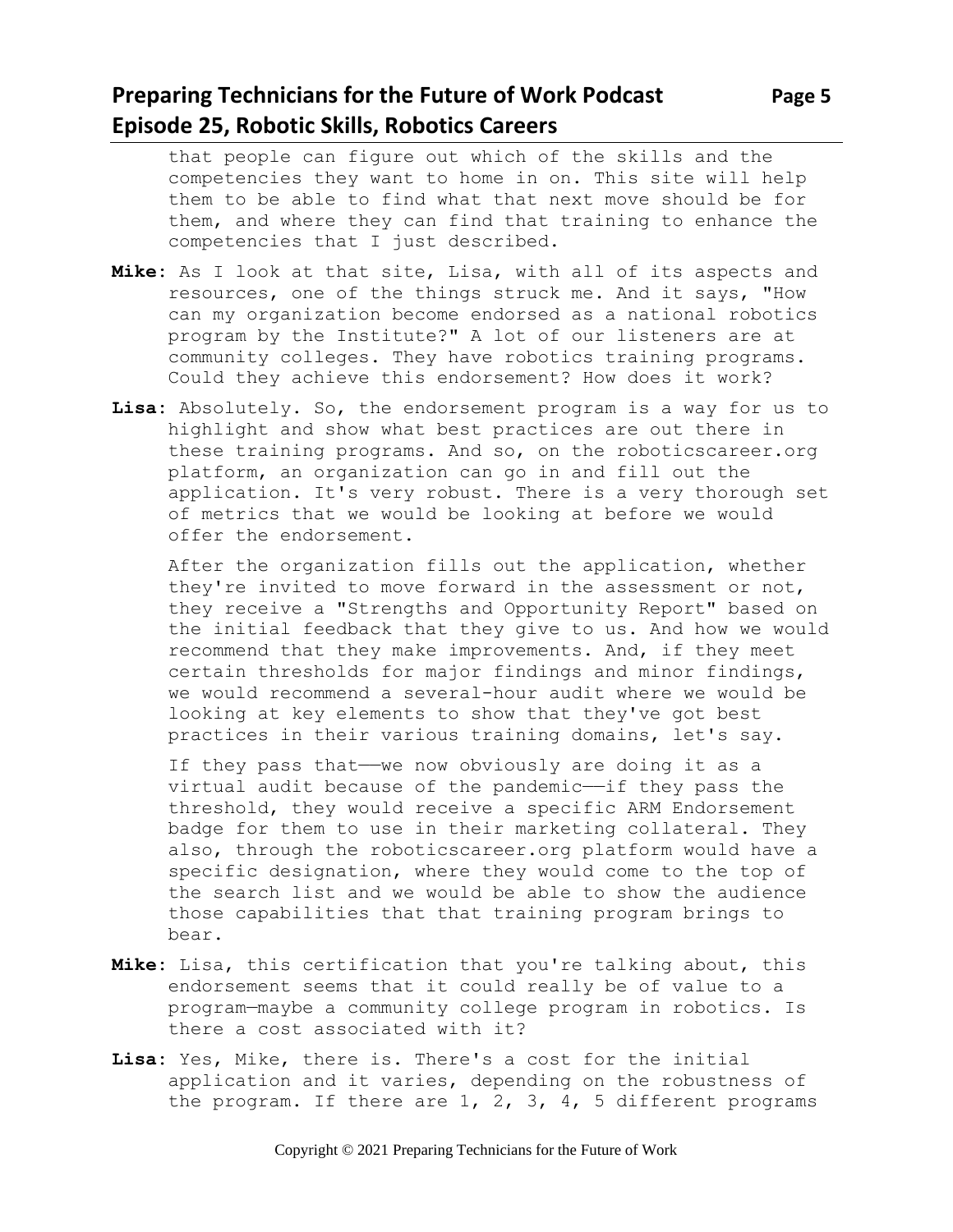# **Preparing Technicians for the Future of Work Podcast** Page 6 **Episode 25, Robotic Skills, Robotics Careers**

within the curricula that we will be reviewing, as well as an organization who moves on to the full audit. Again, there are some pricing variants. You can find that information on the roboticscareer.org platform.

- **Mike:** I'll make sure I link to that in the Show Notes, specifically, Lisa. Thanks. It seems to me the key to something like this is acceptance by industry. And with the large number of industries that you have participating here, I'm going to guess that there'll be a real recognition in industry of the value of this sort of endorsement, right?
- **Lisa:** Absolutely. It's on par with other audit methodologies out there that are showing the "best in breed." And because we're trying to create a community of practice, hopefully we can take those best capabilities that we find out there and share them that with other training institutes to help them raise the state of their educational performance as well.
- **Mike:** Very good. I can't help asking this question. You talked about those skills that are needed. And you talked a little bit about those Integrators. I think that's a fascinating aspect as well. Because our education and training programs, we often talk about some of those fundamentals that you mentioned, the electromechanical systems, the wiring, the hydraulics, pneumatics, things like that. But I'm not sure we always think about integrating robots. And yet that strikes me as something that's really coming on as an industry need. What does exactly that mean? For example, does a technician need to know about certain network protocols? Do they need more IT Networking in their background to do this? What do you think about that?
- **Lisa:** I would say the essence of the whole manufacturing process definitely has to include those capabilities. This gives them an opportunity to say, "Will it be my Robotic Integrator that has those skills? Or will I enhance my IT department perhaps? Or would I be able to make smarter automation decisions, because I now know all of the inner workings and how to make these capabilities interoperable inside of my manufacturing floor?" So, this is more of a guidebook to help them make smart decisions versus telling them that they've got to change all of their processes to fit into this model.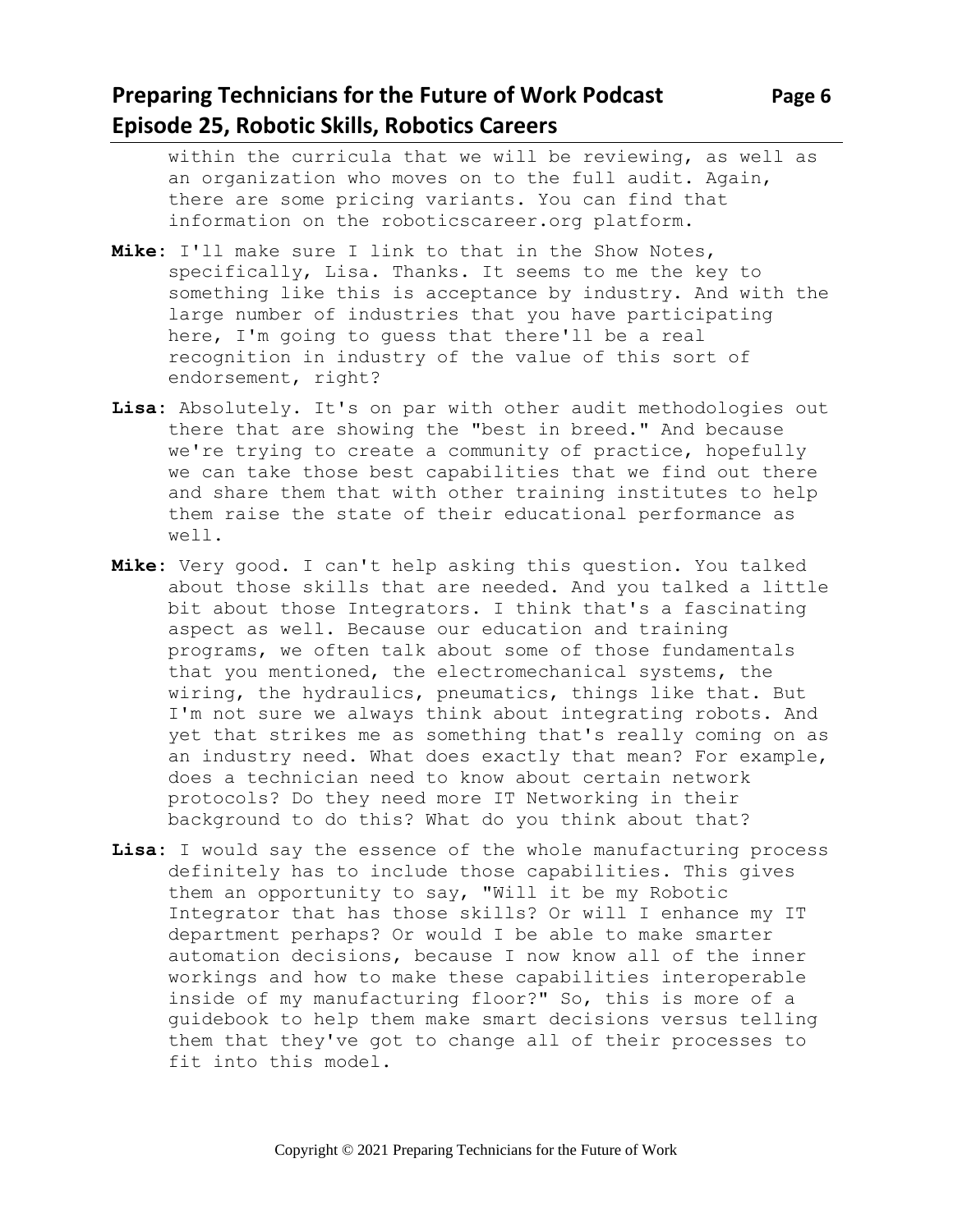# **Preparing Technicians for the Future of Work Podcast Page 7 Episode 25, Robotic Skills, Robotics Careers**

- **Mike:** Good. Excellent. I have another question for you. I want you to take out your crystal ball. And maybe think about the background conversations you have at the ARM Institute, as you think about what's emerging out there——are robots going to be communicating by voice with their operators and technicians? Are there other interesting emerging technologies you might see out there? I'm just curious if you have any perspective on a maybe 3- to 5-year timeframe?
- **Lisa:** Absolutely. That's actually a huge element across our ecosystem is: "What the future of manufacturing. . .what the future of robotics. . .what should we do now to help prepare our workforce for the future?" And again, we're very deliberate when we built the competency framework to show those independent building blocks and to not be prescriptive in the various pathways because we know it's going to be fast moving. And we want to permit these competencies to go out, and new ones to come in. We also want to be able to expand it either more towards the engineering competencies, or to a broader spectrum to include things like artificial intelligence and machine learning. And how do you include new skill sets, like data analytics, statistics? Those kinds of capabilities that would make a technician more qualified as the AI or machine learning capabilities come in.

If I was a betting person, I would say the AI machine learning would be the workforce of the future. And "How do we leverage the programs that are out there?" is going to be that "secret sauce," if you will, on getting those curricula up and running sooner rather than later so that we don't have yet another set of the manufacturing workforce fall behind, as we've seen over the last number of years with the technological changes.

**Mike:** Thanks for that comment, Lisa. I think, at least according to some recent other podcast interviews that we've done, boy, they agree with you totally! It's going to be AI and machine learning that drives this emerging area in the future. So, that's something we will really want to pay attention here and think about it. So, thanks for that comment.

As we wrap up today, Lisa, what would you say to-let's say, a young man or a young woman—workers who are currently employed who might be thinking about recareering? What would you say to them about opportunities in the robotics field? Can you make suggestions? Can you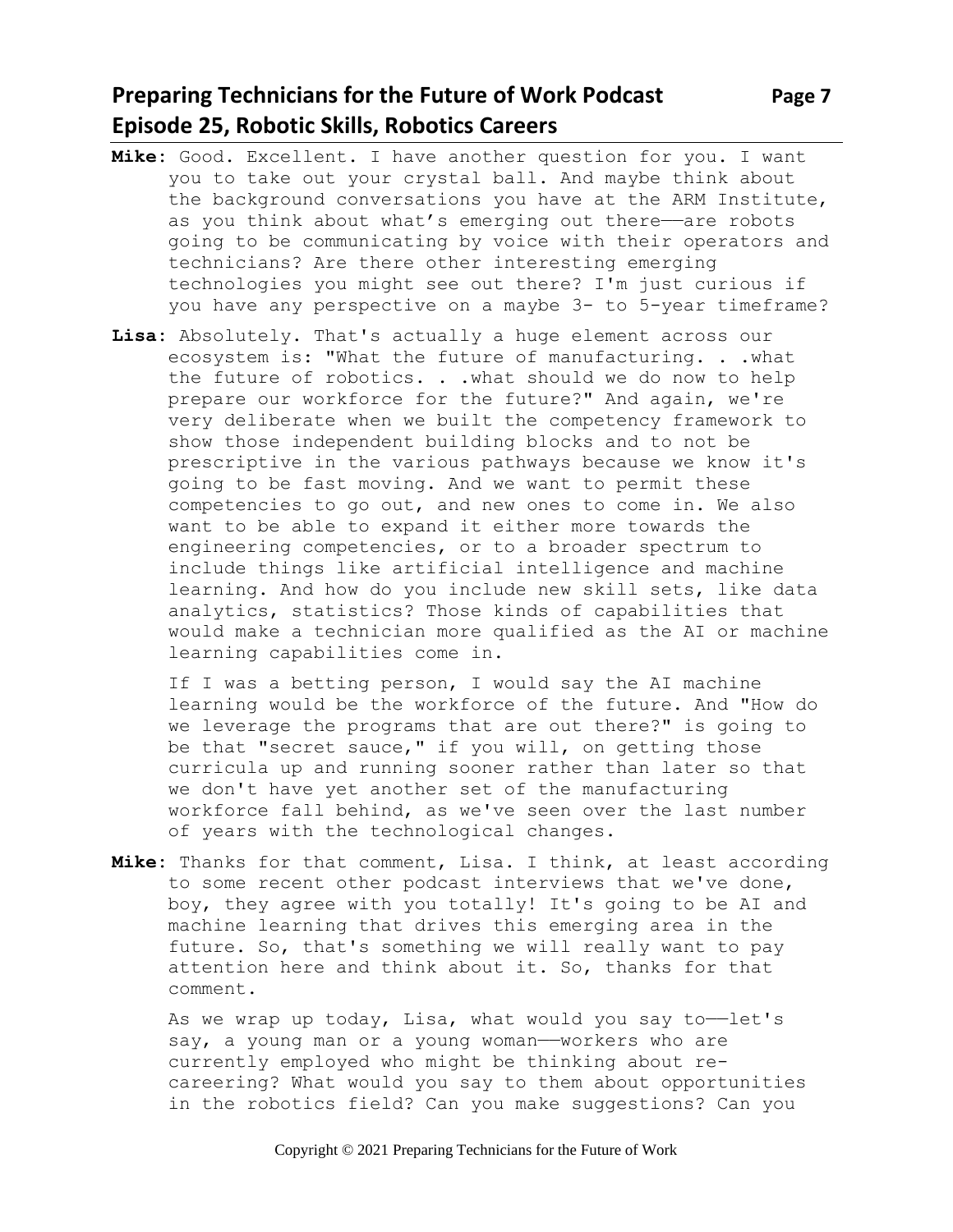### **Preparing Technicians for the Future of Work Podcast** Page 8 **Episode 25, Robotic Skills, Robotics Careers**

encourage them? What would you say to a young person or a re-careering adult?

**Lisa:** Absolutely. So, there are great opportunities for people who are looking at these kinds of new careers or for those people looking to change careers. We're taking a lot of steps right now with the individuals who were displaced because of the pandemic. In entities like service industries, where their jobs, sadly are not going to be coming back. And, if you look at some of the training programs, things that are focused on career upskilling let's say.

The platform has been really helpful over the last couple of months to find people training programs in their local area where they might be able to do something like a "boot camp." Or a project-based education, where they come out of it pretty quickly with a badge and a certification that they can at least get their foot in the door and start to move into those new career pathways. And, as I described with the skills gap and having over 500,000 open jobs, we want to be the enabler for the employers to fill those jobs as quickly as possible. And these individuals who are looking to be re-skilled and to move into these new exciting careers as fast as we possibly can. And so through the roboticscareer.org, people get access to those training programs all across the country. And based on those innate skills and their desires, and maybe even some of their background, they can find the quick training to get them a career pathway that will immediately be fulfilling for them.

I would also recommend that people moving into the robotics and automation fields, that it's going to offer them a faster career progression, however, the technologies will continue to change. And so, it's not just a one stop. It will be a lifelong learning journey with exciting opportunities to maybe move into AI and machine learning, and these careers of the future that we just described.

- **Mike:** I like this message of a journey, Lisa. It's just not a, "Okay, I'm gonna get a job." But rather, you're looking for something that will evolve over time, and you're gonna evolve with it. I like that message! I think it's a good one!
- **Lisa:** It really is. And the mindset of the way manufacturing used to be: that it was very rigorous and disciplined, and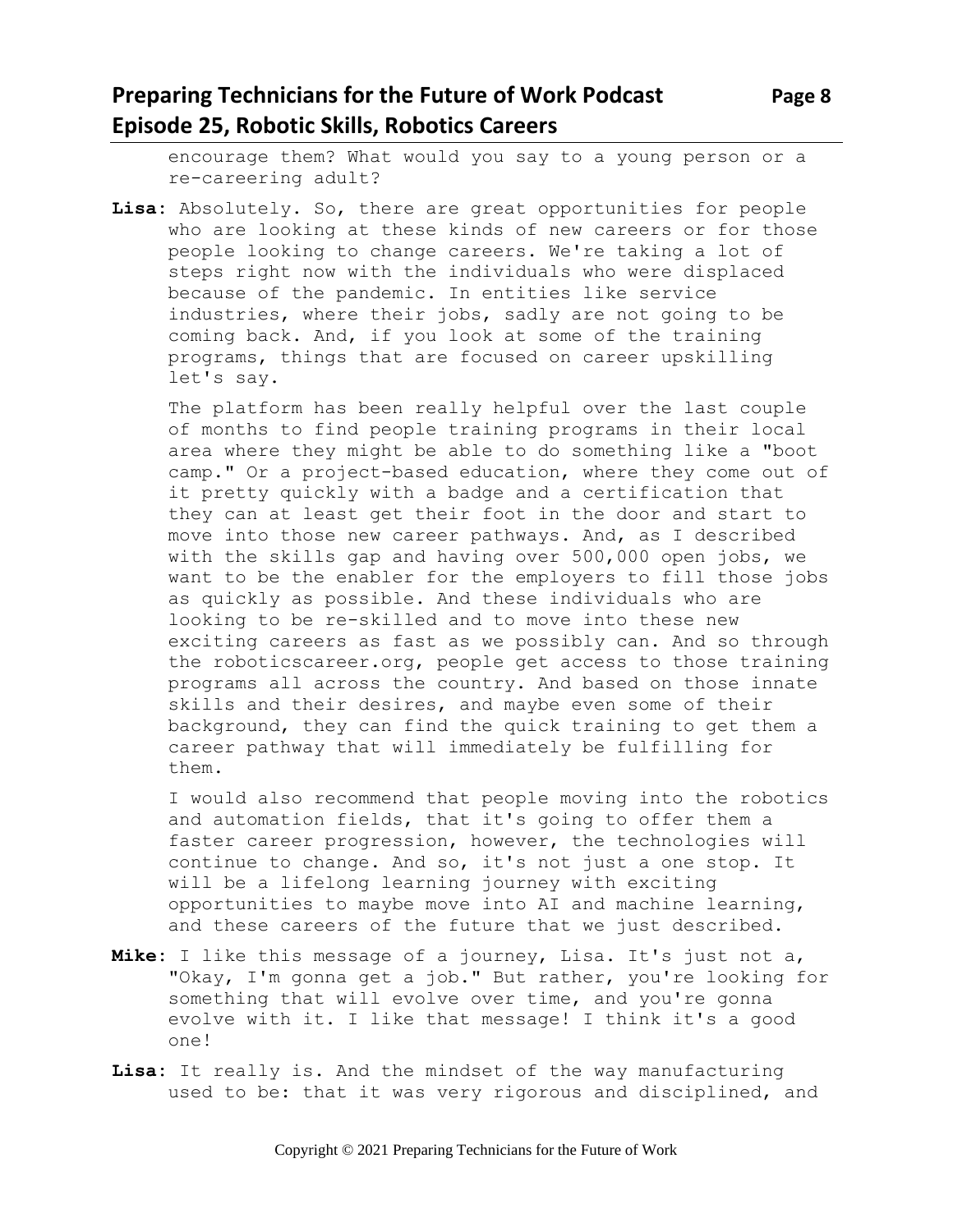# **Preparing Technicians for the Future of Work Podcast** Page 9 **Episode 25, Robotic Skills, Robotics Careers**

once you had mastered a skill, you would stay in that position forever. And that's not the way that manufacturing works. By acquiring these skills, you would be able to move into many different sectors and to continue to evolve as fast as the technology is changing. And so, it's a great time to start focusing on robotics and automation, because it will be a lifelong learning journey, as well as lifelong evolution of your career.

**Mike:** Great. Lisa, today, you just painted this excellent picture for us that started with the real demand: the gap in demand. You mentioned the large number of openings now and in the future, really painting that demand.

And then showing that there's three opportunities. In a way your website talks about these three different career pathways, you can come into them at the beginning, or in the middle, or the larger, more developed part of the career. I think that's a great opportunity.

And I'm thinking about our listeners who are in the training and education space. They should see this as an opportunity to gain value for their own organizations by being associated with the ARM Institute. What do you call it? A certification? Or an endorsement? What's the right term to use there, Lisa?

**Lisa:** That's actually a great point, Mike. For training institutions, simply to have their information across the roboticscareer.org platform is completely free of cost. And they could be represented if they have a curricula or a training program that is focused on any of those competencies that we were talking about. So, that in itself is a huge value for them——to have that exposure and to be able to be part of that training solution across the country.

Now, if they wanted to have the stamp of the ARM Endorsement, there is also a way on the platform for them to apply for that endorsement. It would be, let's say the next level of evaluating what their competency training brings to bear with the robotic and automation world.

**Mike:** That sounds just great, Lisa. In the Show Notes I'm going to suggest that as an action to our colleagues out there who are in this education and training space—that they look carefully at both of those options: the listing on the program, and potentially encouraging their students to look themselves at the potential careers there. I think that's a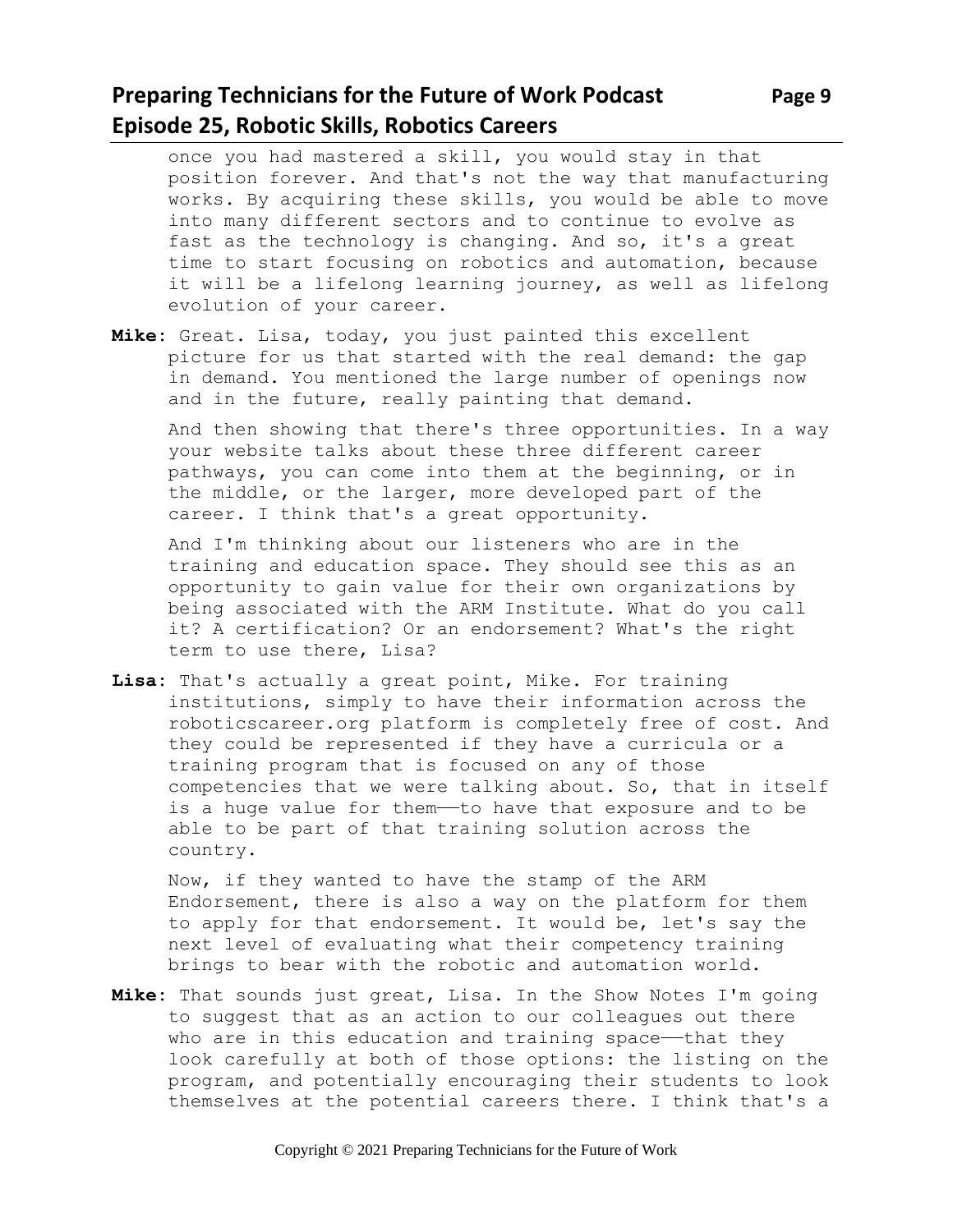### **Preparing Technicians for the Future of Work Podcast Page 10 Episode 25, Robotic Skills, Robotics Careers**

good thing. And I really appreciate the time you spent today and also the strategic direction your Institute is providing in this whole area. You've really made a strong effort here. We appreciate that very much!

- **Lisa:** Thank you, Mike. I appreciate the invitation.
- **Mike:** All right. Goodbye, then.
- **Lisa:** All right. Thanks, Mike. Bye bye.
- **Mike:** As we wrap up today, listeners, I'd like to ask you a favor. Right by the link to the show notes, on the website, you'll see something called a Feedback Survey. And that's just a couple of questions. Most people have been answering those questions in under three minutes. That will help us improve the podcast. Thanks very much!

Now today you heard Lisa Masciantonio from the ARM Institute. She talked to us about robotic skills. Now one way of framing those skills is to use what's known as a Competency Framework. (There's a link to that in the Show Notes.) And you can see that's organized around those three types of technicians that she referred to.

Your other action item is go to roboticscareer.org. And if you are involved in education or training, consider—at the minimum——listing your program in the database. It's free. You'll get a lot of visibility.

But in addition, you may find more value by having your program endorsed by the Advanced Robotics for Manufacturing Institute. The process is described at a link in the show notes. It's pretty straightforward.

And finally, if you're a student, or you're employed, but considering a career change, you can find programs relevant to you on roboticscareer.org.

This podcast is produced by John Chamberlain at CORD. Thank you, John, for all of your excellent work. And the project is led by Principal Investigator Ann-Claire Anderson. Thank you, Ann-Claire. You can find our podcasts at PreparingTechnicians.org (all one word), or on Apple Podcasts or Google Play. A rating and review is always appreciated. And thank you our listeners for Preparing Technicians for the Future of Work.

#### [music]

**Please include the following citation when citing or using content from this podcast:** Lesiecki, Michael (Host). Preparing Technicians for the Future of Work Podcast: